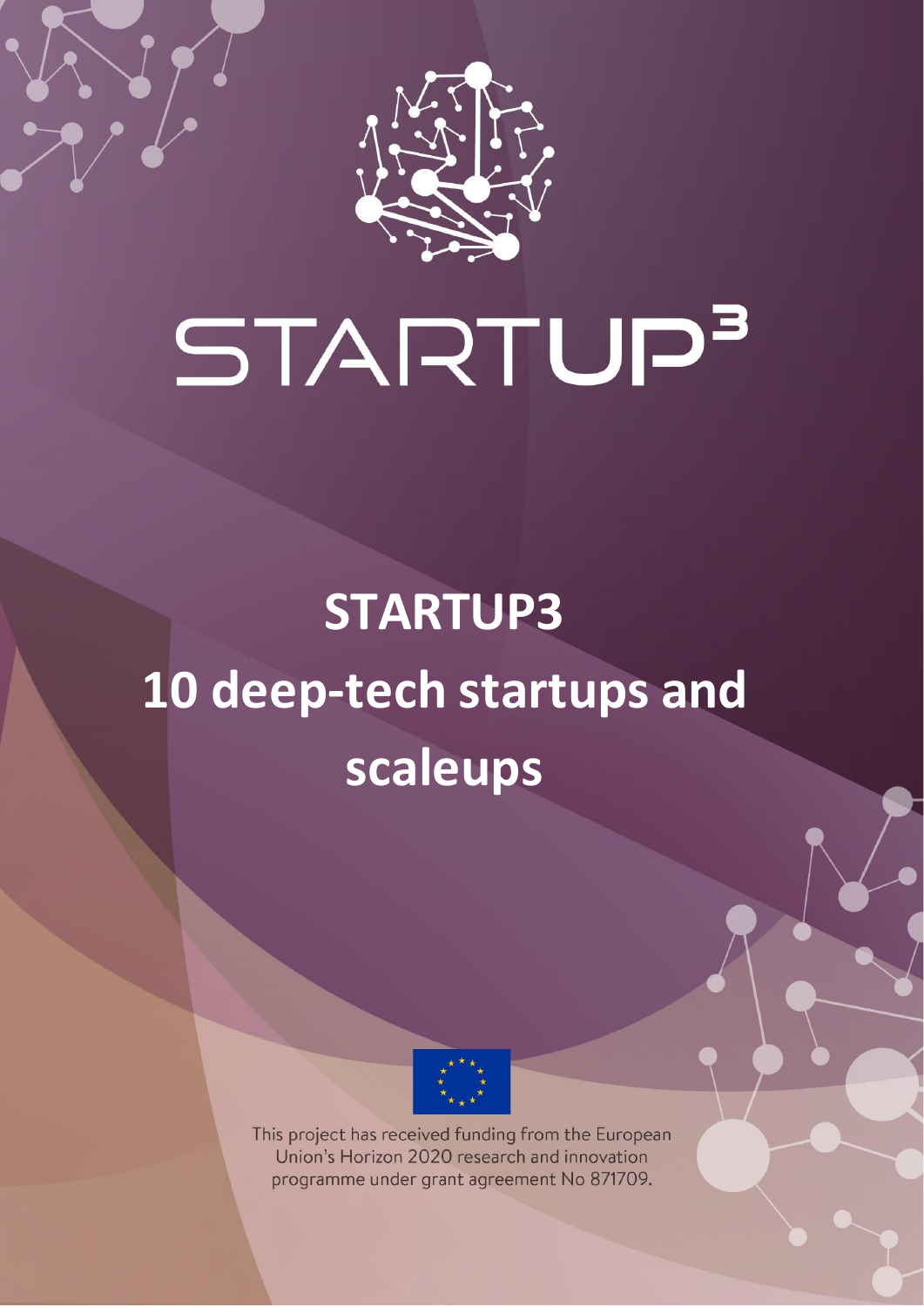# **What is STARTUP3?**

For the European deep-tech start-up scene to grow sustainably and achieve its potential impact, **access to real market** problems and test beds is required. It is our vision to build smart spaces ecosystem, a reef-like deep-tech hub-of-hubs that fosters deep-tech startups & SMEs to **scale and capture new opportunities**  for funding and business expansion. Driven by real market needs, the **STARTUP3 project** builds and facilitates an open and collaborative ecosystem **for high impact deep-tech innovators and corporates** and acts as a crossborder/sectoral market-maker.

### **STARTUP3 Top 10 Innovators**

Get to know **the 10 startups & scaleups** of the STARTUP3 Business and Growth Accelerator! Teams were prepared to enter the last stage – Product2Market by submitting a valid and strong Executive Summary and through soft skills necessary for a successful business meeting!

### **Disclaimer:**

*The information and views set out in this application form are those of the author(s) and do not necessarily reflect the official opinion of the European Union. Neither the European Union institutions and bodies nor any person acting on their behalf may be held responsible for the use which may be made of the information contained therein.*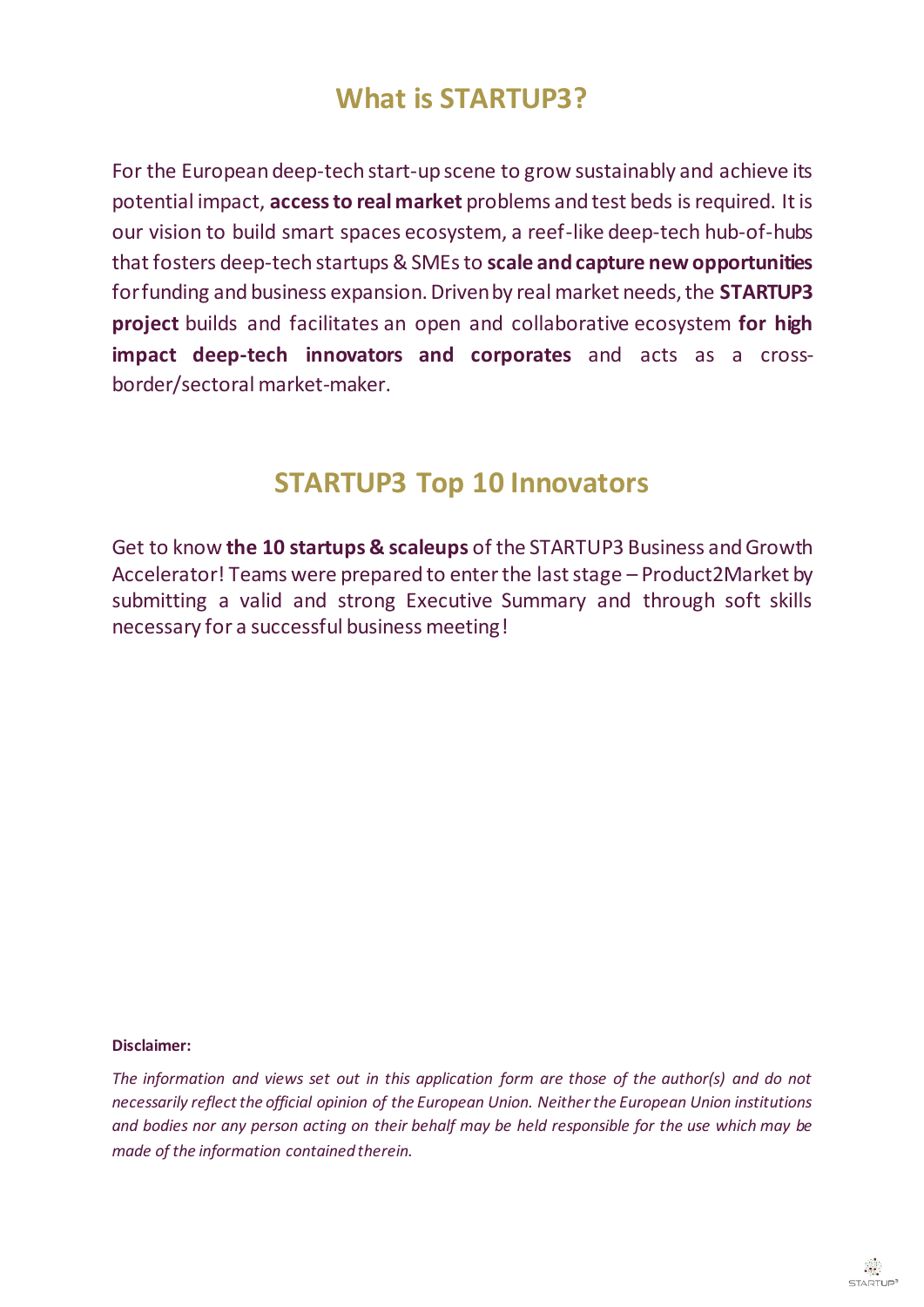# **STARTUP3 Key Industry Sectors**

### **AGRITECH**

**[CENTILOC](#page-3-0)**

**[FAUNA SMART TECHNOLOGIES](#page-5-0)**

**[INGRED.IO](#page-7-0)**

**[LATITUDO 40](#page-8-0)**

### **SPACE, AERONAUTICS**

**[DETEKTIA](#page-4-0)**

**[MAGOS](#page-9-0)**

**[LATITUDO 40](#page-8-0)**

### **HEALTHCARE, MEDTECH**

**[CENTILOC](#page-3-0)**

**[INGRED.IO](#page-7-0)**

**[MAGOS](#page-9-0)**

**[RT SAFE](#page-11-0)**

**[SENSORIA ANALYTICS](#page-12-0)**

### **CYBERSECURITY**

**[HARUSPEX](#page-6-0)**

### **CUSTOMER RALATIONSHIP MANAGEMENT**

**[NEOSOUND](#page-10-0)**

### **SMARTCITY, INFRASTRUCTURE, BUILDING**

**[DETEKTIA](#page-4-0)**

**[LATITUDO 40](#page-8-0)**

**RETAIL**

**[CENTILOC](#page-3-0)**

**[INGRED.IO](#page-7-0)**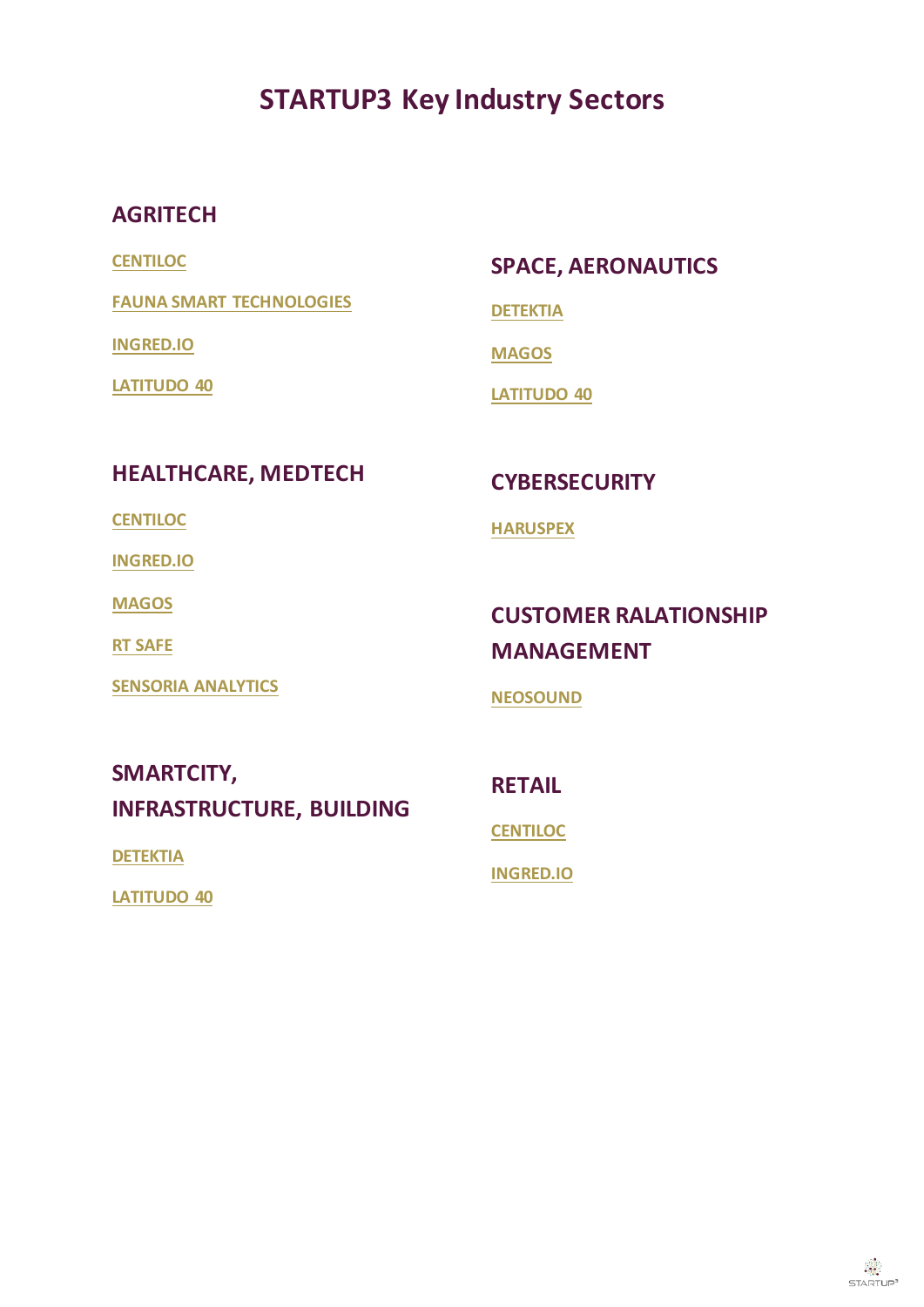# <span id="page-3-0"></span>**CENTILOC**

French SME proposes a connected shelf IoT solution offering a fairly new augmented user experience (interactivity, walk out payment). Beyond the merchandising aspect, the solution allows real-time tracking of goods.

# **MORE INFORMATION: [www.centiloc.com](http://www.centiloc.com/index.php/en/home/)**

# **SOCIAL MEDIA NETWORKS**

[centiloc](https://twitter.com/centiloc)

\_\_\_\_\_

# **SECTORS**

<u> Tanzania (h. 1878).</u>

RETAIL

AGRITECH

**MEDTECH** 

www.startup3.eu



# **LOOKING FOR**

### **RETAIL**

Luxury cosmetics/products willing to integrate a futuristic look into their physical shops.

Any retailers willing to increase their sales with a system allowing as precise analytics in real stores as for ecommerce, and willing to optimise their stock management.

### **AGRITECH**

Fragrances and aromas manufacturers whose problem is to be able to identify a vial among a large quantity of identical vials.

### **MEDTECH**

### Medical

organizations/administrations whose problem is to manage many files/vials (blood tests...). The solution makes it easy to locate one item among all the others.

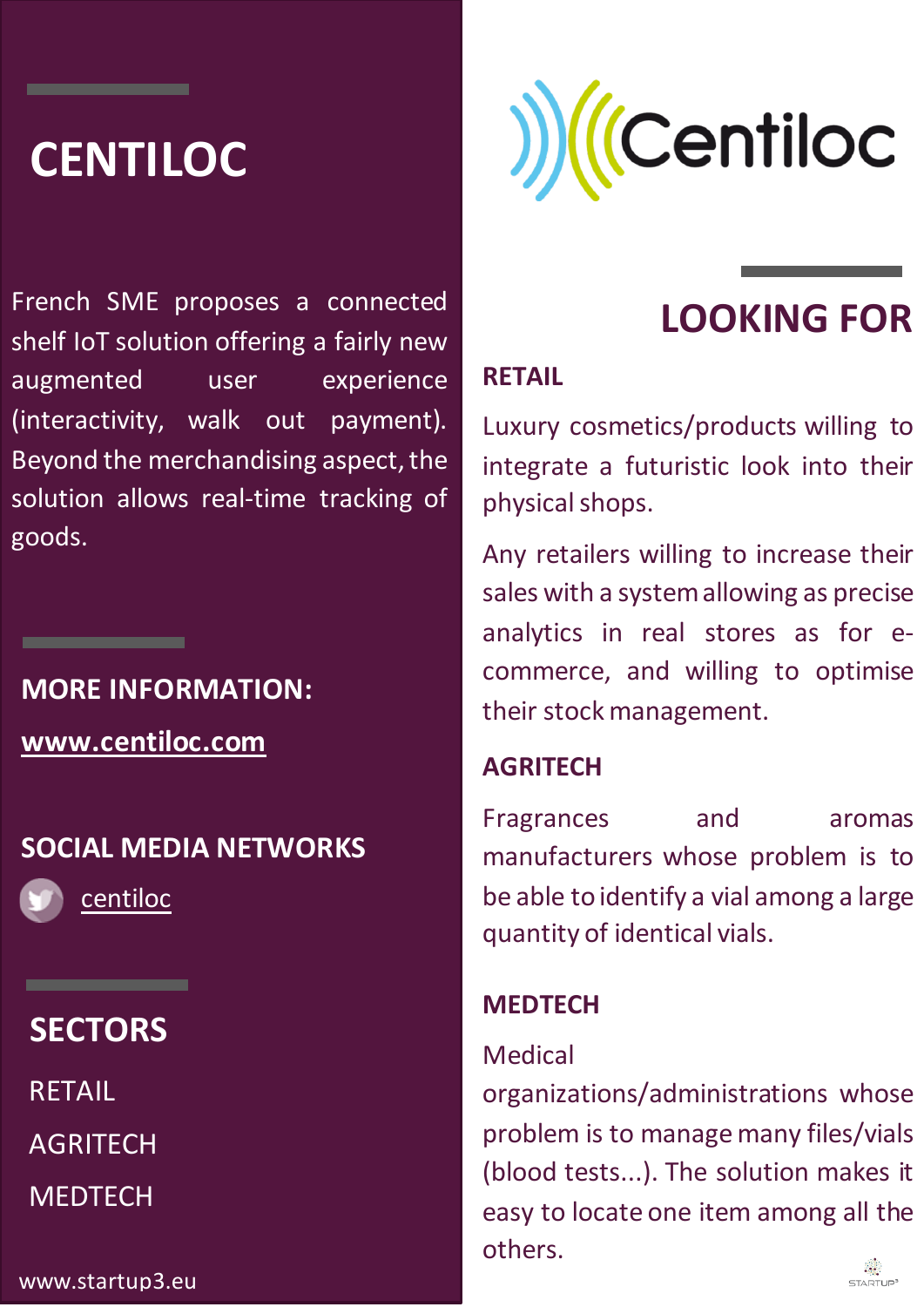# <span id="page-4-0"></span>**DETEKTIA**

Spanish startup develops a low-cost infrastructure monitoring tool based on the latest RADAR satellite technologies and Artificial Intelligence. This technology offers up-to-date and historical deformation of the terrain and infrastructures at any point of the planet with millimeter accuracy and without the need of in situ instrumentation.

**MORE INFORMATION:**

**[www.detektia.com](https://detektia.com/)**

\_\_\_\_\_

**SOCIAL MEDIA NETWORKS**



[Detektia](https://www.linkedin.com/company/detektiamonitoring/)





# **LOOKING FOR**

Potential users from the infrastructure sector in need of lowcost monitoring, management of large volumes of information and innovative analysis.

# **SECTORS**

SMART CITY INFRASTRUCTURE BULDING SPACE

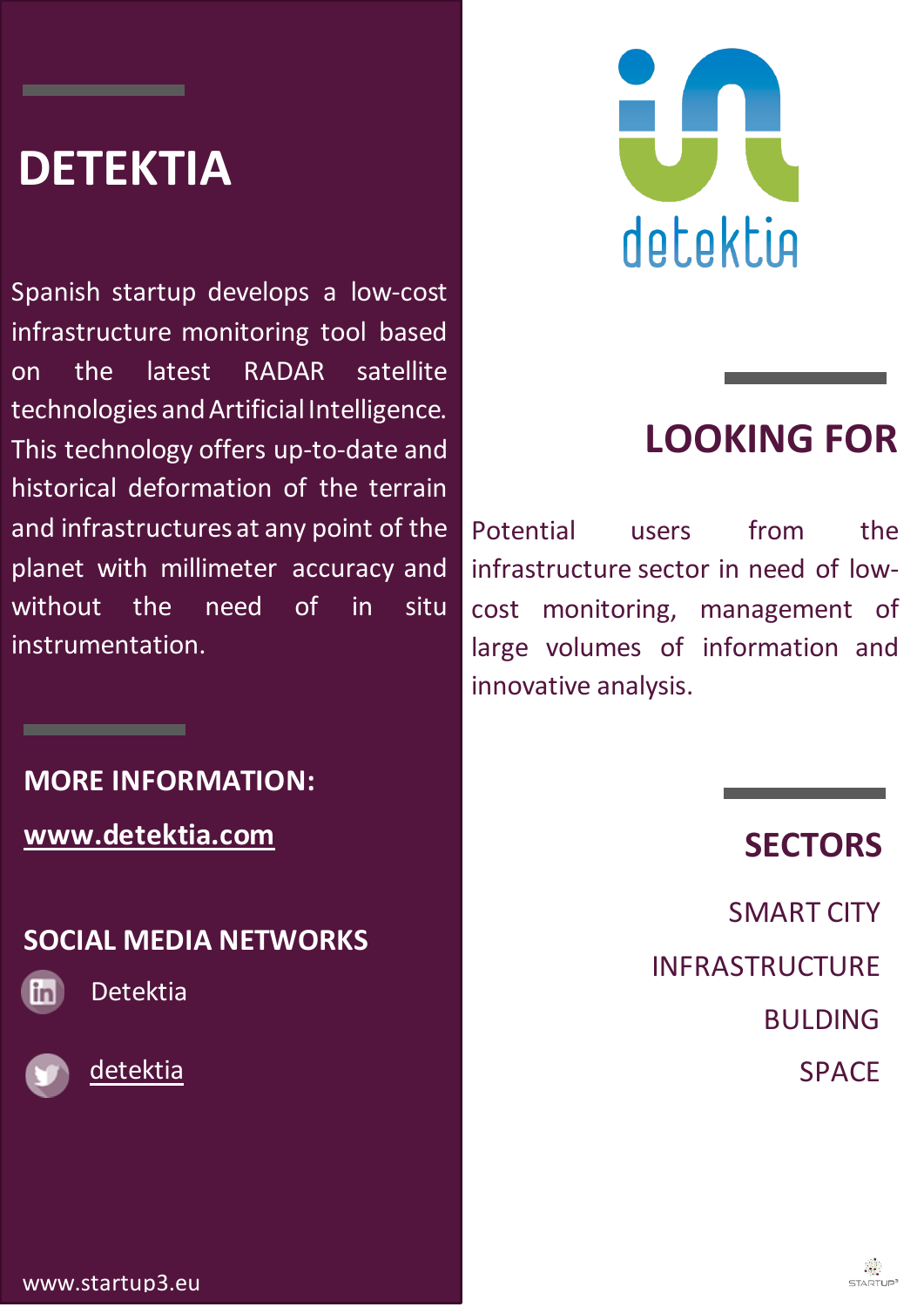# <span id="page-5-0"></span>**FAUNA SMART TECHNOLOGIES**

\_\_

Danish startup developing a biotech solution that analyses the immune system of plants to regulate and optimise the use of biopesticides. The product comes in the same form as a pregnancy test, linked to an application.

# **MORE INFORMATION: www.faunasmarttechnologies.com**

# **SOCIAL MEDIA NETWORKS**

[Fauna Smart Technologies](https://www.facebook.com/FaunaSmart/)

[Fauna Smart Technologies](https://www.linkedin.com/company/faunasmart/)

[FaunaSmart](https://twitter.com/faunasmart)

linl



# **LOOKING FOR**

Development of the solution to expand to other types of plants (for now only tomatoes).

Looking for: Investors in agri-tech area

**SECTORS**

AGRITECH

STARTUP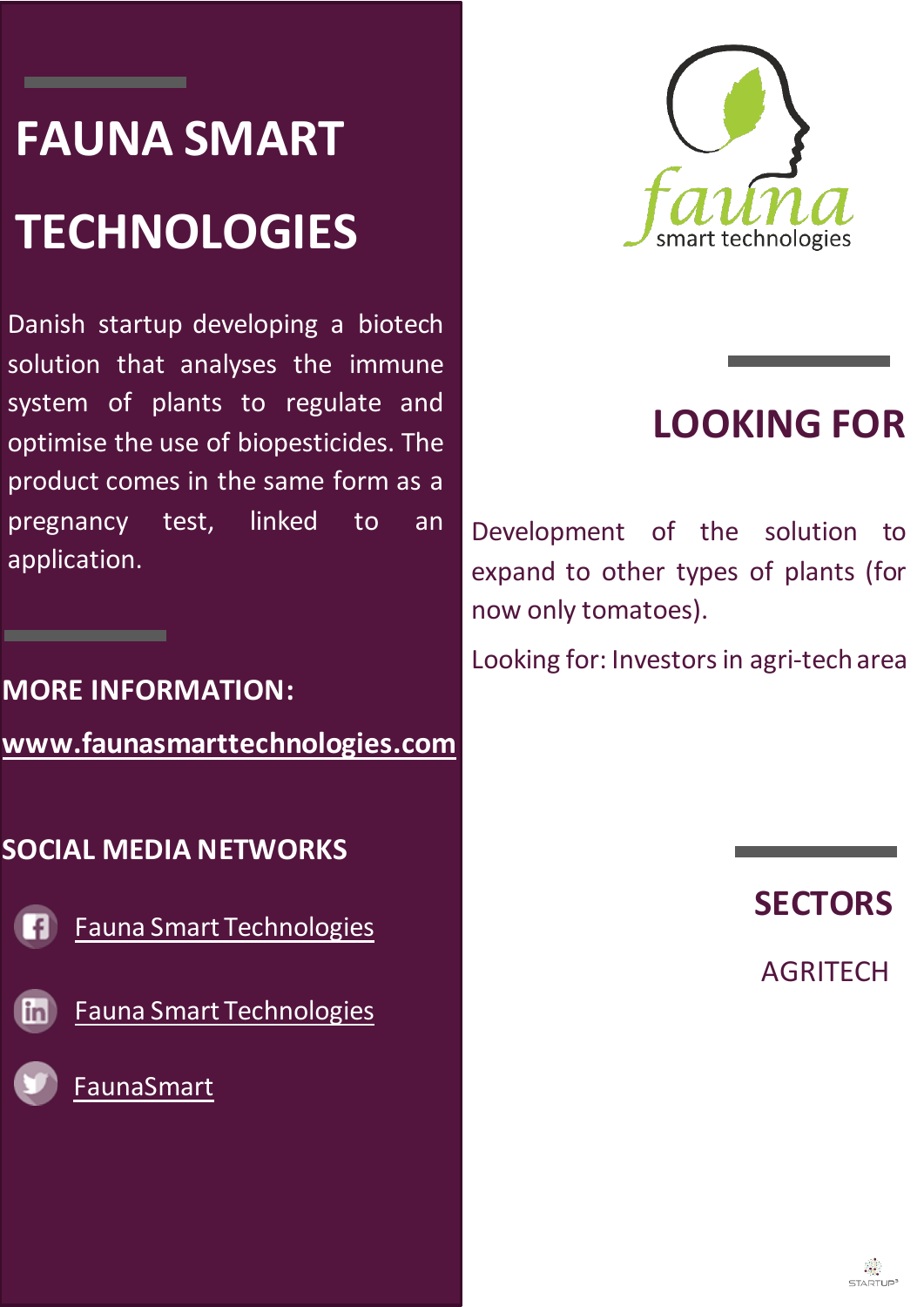# <span id="page-6-0"></span>**HARUSPEX**

Italian company currently develops the only solution available on the market that is able to predict, according to the desired level of confidence, how an ICT infrastructure could be attacked, before the cyberattacks occur in reality.

# **MORE INFORMATION: [www.haruspexsecurity.com](http://www.haruspexsecurity.com/)**

\_\_\_\_\_

**SOCIAL MEDIA NETWORKS**

[Haruspex Cybersecurity](https://www.facebook.com/HaruspexSRL/)

[Haruspex Cybersecurity](https://www.linkedin.com/company/haruspex/)



# **LOOKING FOR**

Currently targeting high added-value strategic partnerships with resellers and potential partners to tackle new markets. The company's mid-term strategy is to focus on the top 500 companies in Europe, to cyber secure them.

# **SECTORS**

**CYBERSECURITY** 

www.startup3.eu

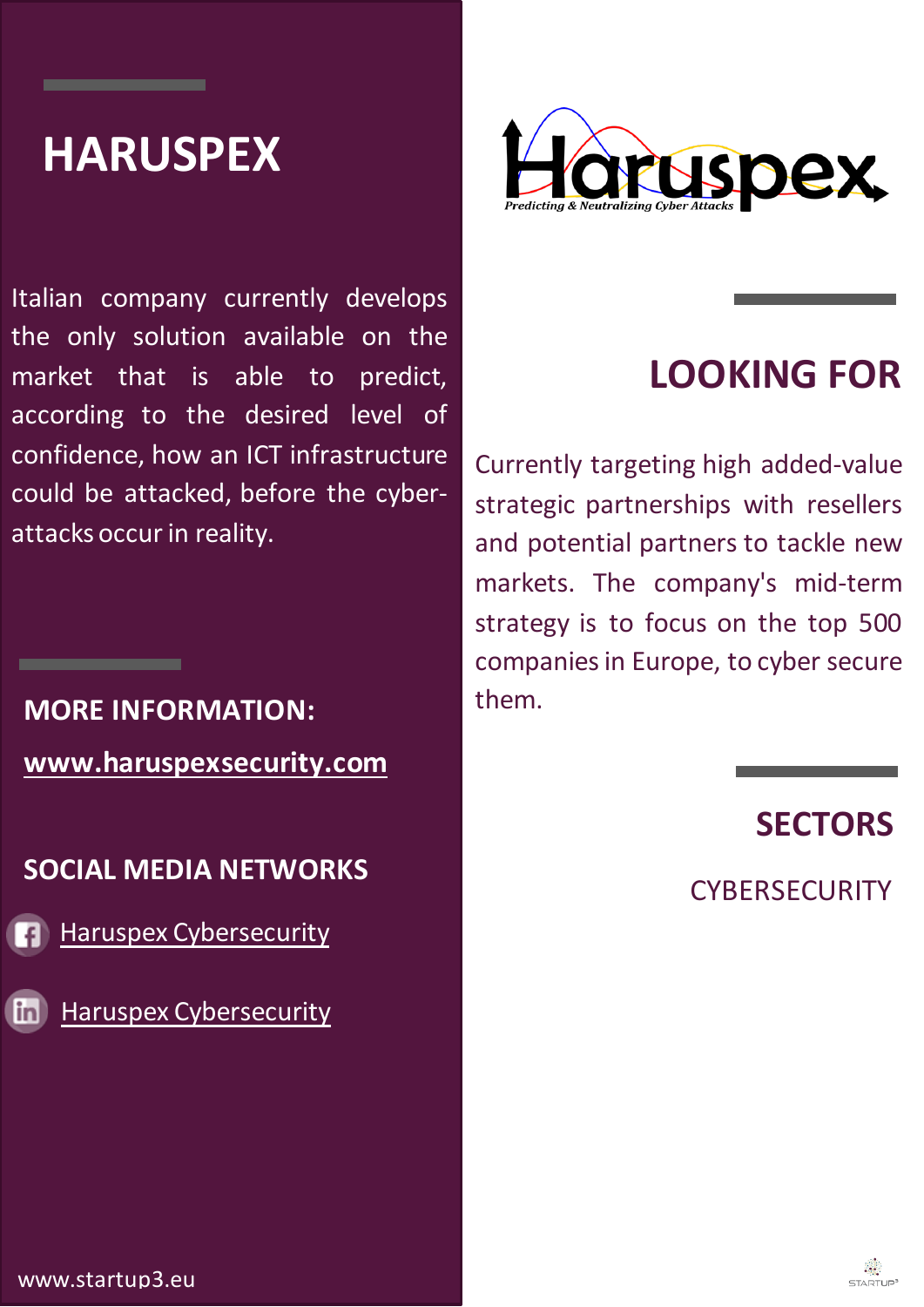# <span id="page-7-0"></span>**INGREDIO**

Greek startup offering an application that detects dangerous ingredients in food and cosmetic products by text detection of the ingredient list.

# **MORE INFORMATION:**

**[www.ingred.io](http://www.ingred.io/)**

\_\_\_\_\_

# **SOCIAL MEDIA NETWORKS**



[Ingred.io](https://www.facebook.com/ingred.io/)



[ingredio](https://twitter.com/ingredio)



# **LOOKING FOR**

### **AGRITECH**

Looking for BIO food manufacturers.

### **HEALTHCARE**

Seeking partners in the health, prevention and well-being sector to consolidate and expand potential uses.

### **RETAIL**

Looking for BIO food retailers.

# **SECTORS**

**AGRITECH** HEALTHCARE/MEDTECH RETAIL

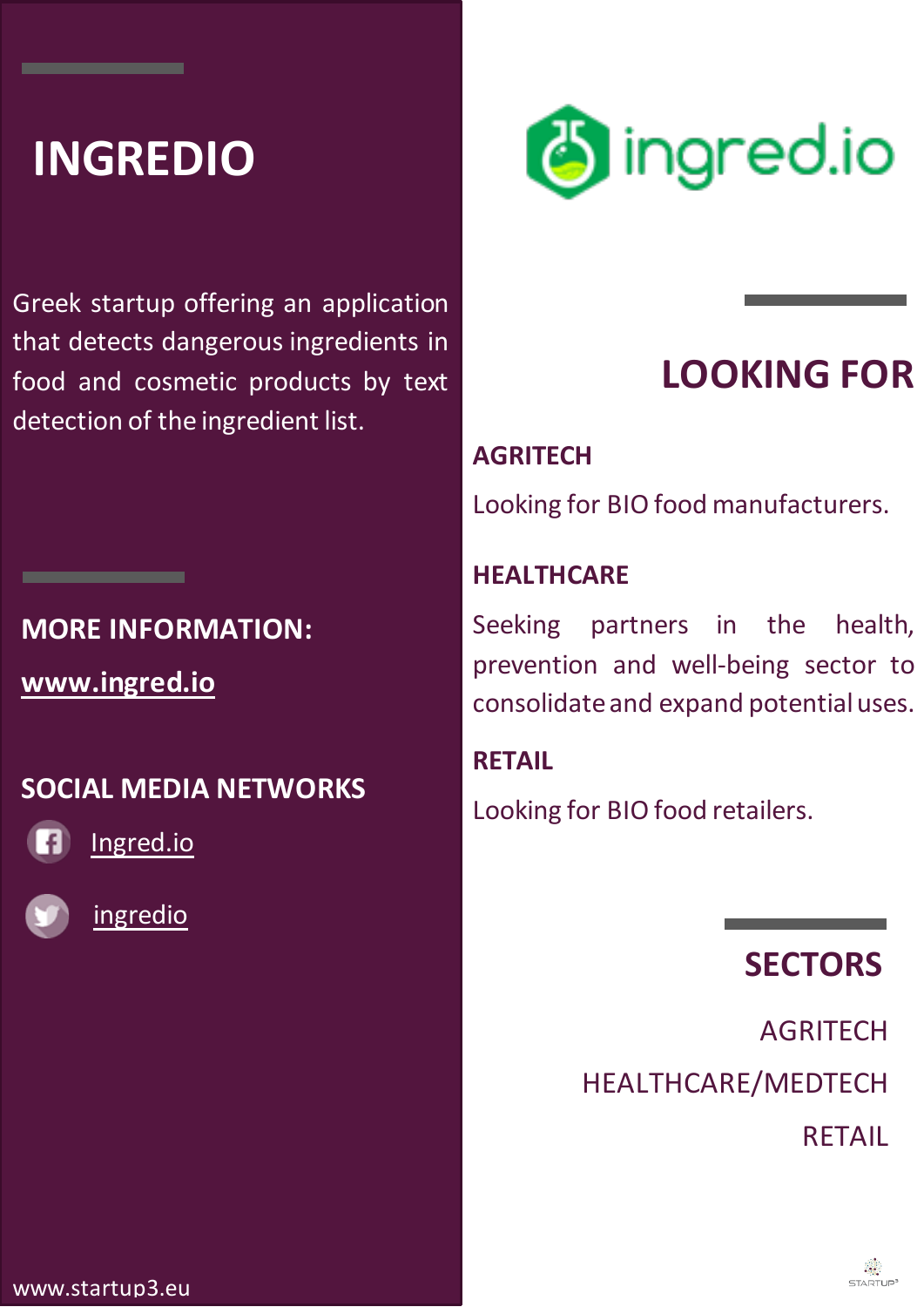# <span id="page-8-0"></span>**LATITUDO 40**

Italian startup building a platform that facilitates the development of applications that use and analyse spatial data (e.g. in agriculture: applications for agricultural performance analysis, precision agriculture, etc.).

# **MORE INFORMATION: [www.latitudo40.com](http://www.latitudo40.com/)**

# **SOCIAL MEDIA NETWORKS**

[Latitudo40](https://www.facebook.com/latitudo40/)

\_\_\_\_\_



[Latitudo40](https://www.linkedin.com/company/latitudo-40)

# $L$ ATITUDO  $\mathcal{L}$ O

# **LOOKING FOR**

# **AGRITECH**

Customers whose need is to develop applications for agricultural use.

### **SMART CITY**

Looking for customers within the urban, agritech and infrastructure sector that can benefit from remote sensing technologies, automatic satellite imagery analysis and insights from satellite data.

# **SECTORS**

AGRITECH **SMARTCITY SPACE** 

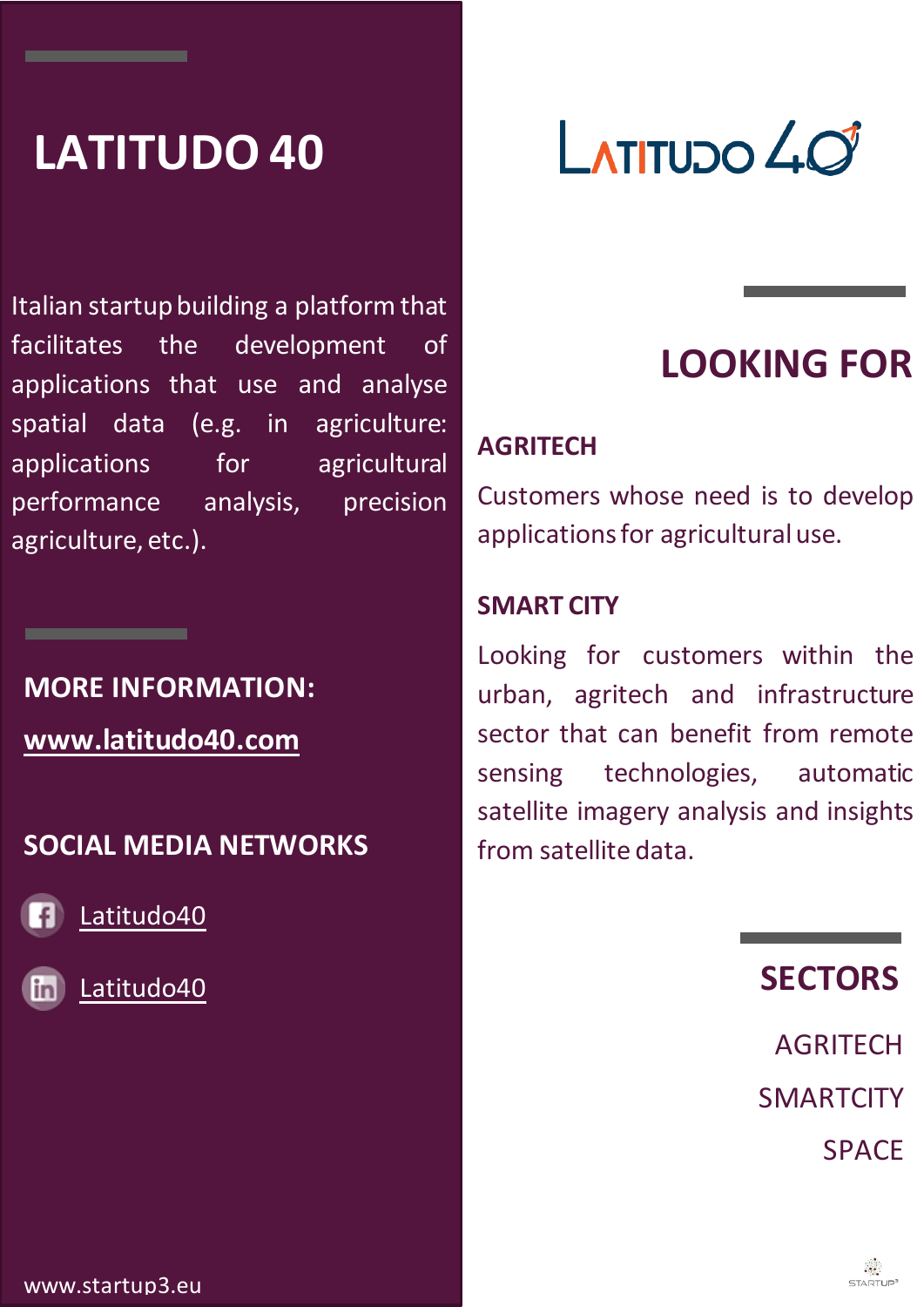# <span id="page-9-0"></span>**MAGOS**

\_\_\_\_\_

Greek startup providing a connected glove applied to training in the medical sector. Potential uses are performing remote actions and manipulations, including learning surgical gestures.

### **MORE INFORMATION:**

<u> Tanzania da Tanzania da Tanzania da Tanzania da Tanzania da Tanzania da Tanzania da Tanzania da Tanzania da T</u>

**[www.themagos.com](https://www.themagos.com/)**

### **SOCIAL MEDIA NETWORKS**







# MAGOS

# **LOOKING FOR**

Industrial partners and potential users to develop demonstrators and proofs of concepts.

# **SECTORS**

AERONAUTICS **MEDTECH** 

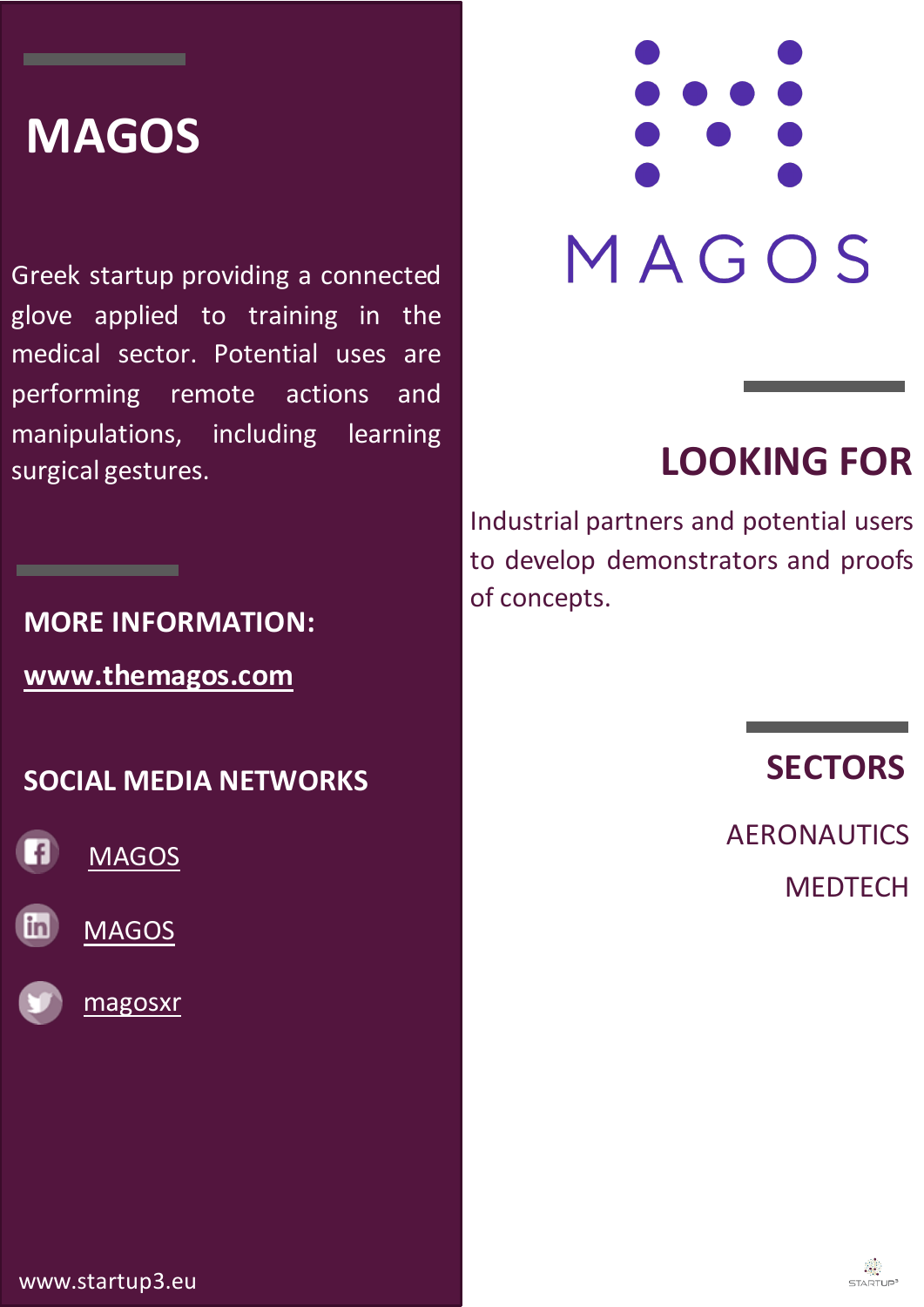# <span id="page-10-0"></span>**NEOSOUND**

Dutch startup develops an AI-powered speech analytics solution for contact centres to make their customer communication better. **LOOKING FOR** 

# **MORE INFORMATION: [www.neosound.eu](http://www.neosound.eu/)**

**SOCIAL MEDIA NETWORKS**

**[NeoSound](http://facebook.com/neosound.eu)** 

\_\_\_\_\_

[NeoSound](http://linkedin.com/company/neosound/)



[NeoSound\\_NL](https://twitter.com/NeoSound_NL)

# neopound

### **CRM**

Companies with large customer service centres in need of a solution that fully automates calls monitoring process and provides companies with actionable insights.

# **MEDTECH/HEALTHCARE**

They already address pharmaceutical companies providing their customers with medical advice by phone.

# **SECTORS**

CUSTOMER RELATIONSHIP MANAGEMENT MEDTECH/HEALTHCARE

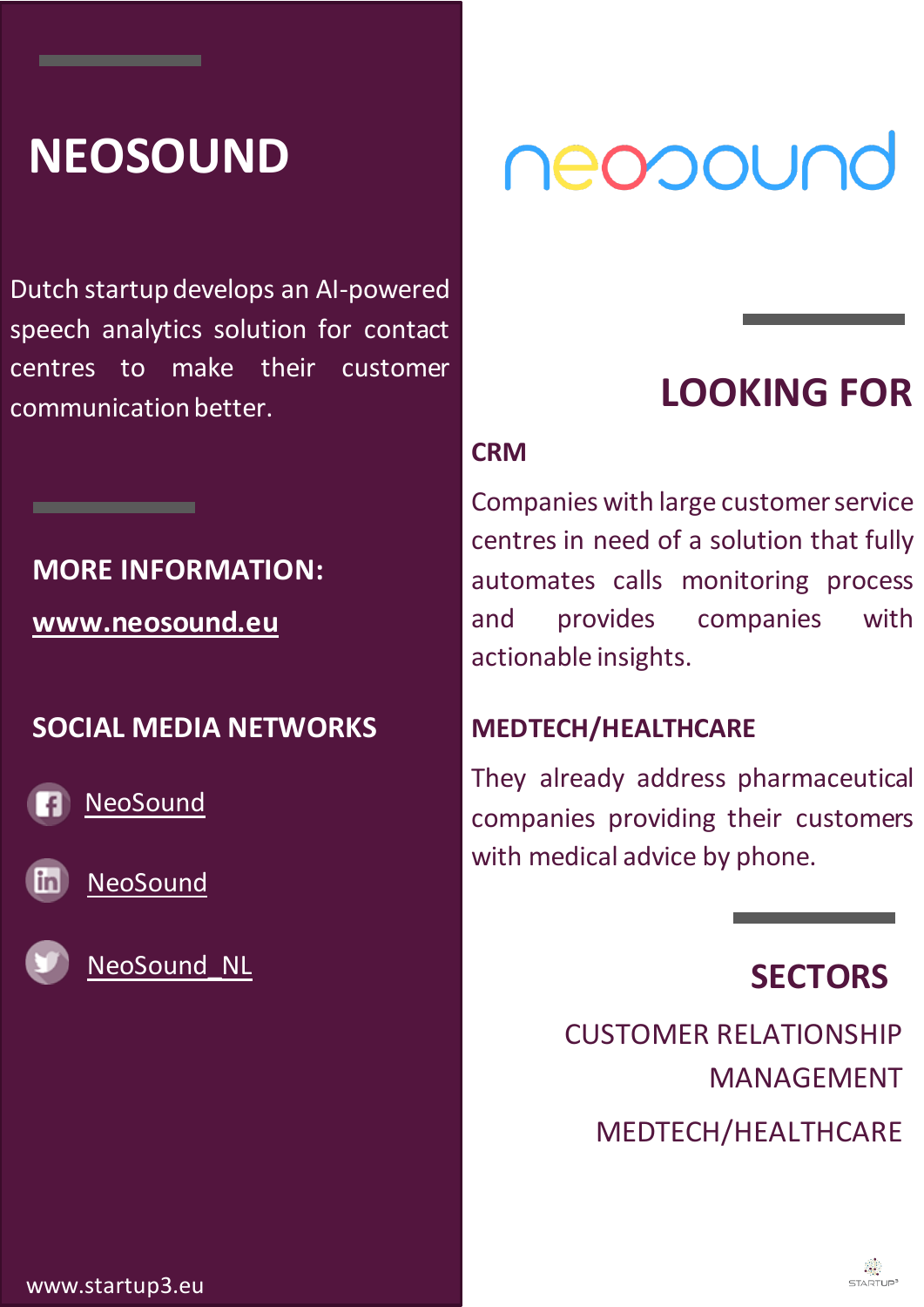# <span id="page-11-0"></span>**RT SAFE**

Greek startup offering a patient replica technology to minimise the risks associated with radiation therapy for brain cancer.

# **MORE INFORMATION:**

**[www.rt-safe.com](http://www.rt-safe.com/)**

\_\_\_\_\_

### **SOCIAL MEDIA NETWORKS**







# ooo<br>RTsafe

# **LOOKING FOR**

Contacts with hospital/clinical cancer services.

# **SECTORS**

**HEALTHCARE MEDTECH** 

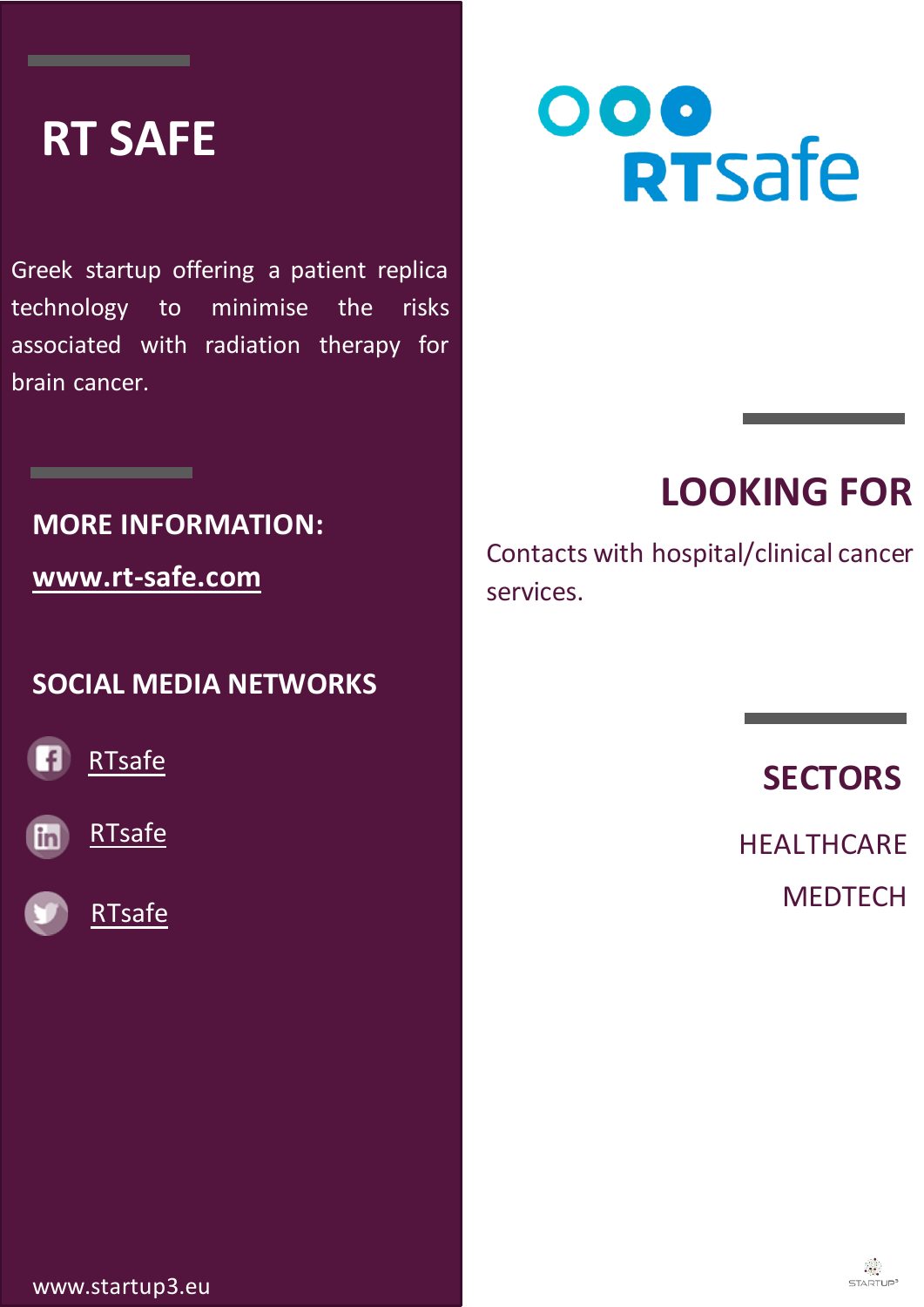# <span id="page-12-0"></span>**SENSORIA**

# **ANALYTICS**

French SME offers an oximeter coupled with an AI algorithm for medical analysis, including cardiovascular risk detection. The system can be integrated to telehealth/teleconsultation solutions.

**MORE INFORMATION: [www.sensoriaanalytics.com](http://www.sensoriaanalytics.com/)**

**SOCIAL MEDIA NETWORKS**



\_\_\_\_\_

[Sensoria Analytics](https://fr.linkedin.com/company/sensoria-analytics)



# **LOOKING FOR**

Medical equipment manufacturers, providers of teleconsultation/telemedicine solutions to integrate the oximeter and/or AI algorithm. In addition, looking for Clinics/hospitals to integrate the device into the waiting rooms.

# **SECTORS**

**HEALTHCARE MEDTECH**